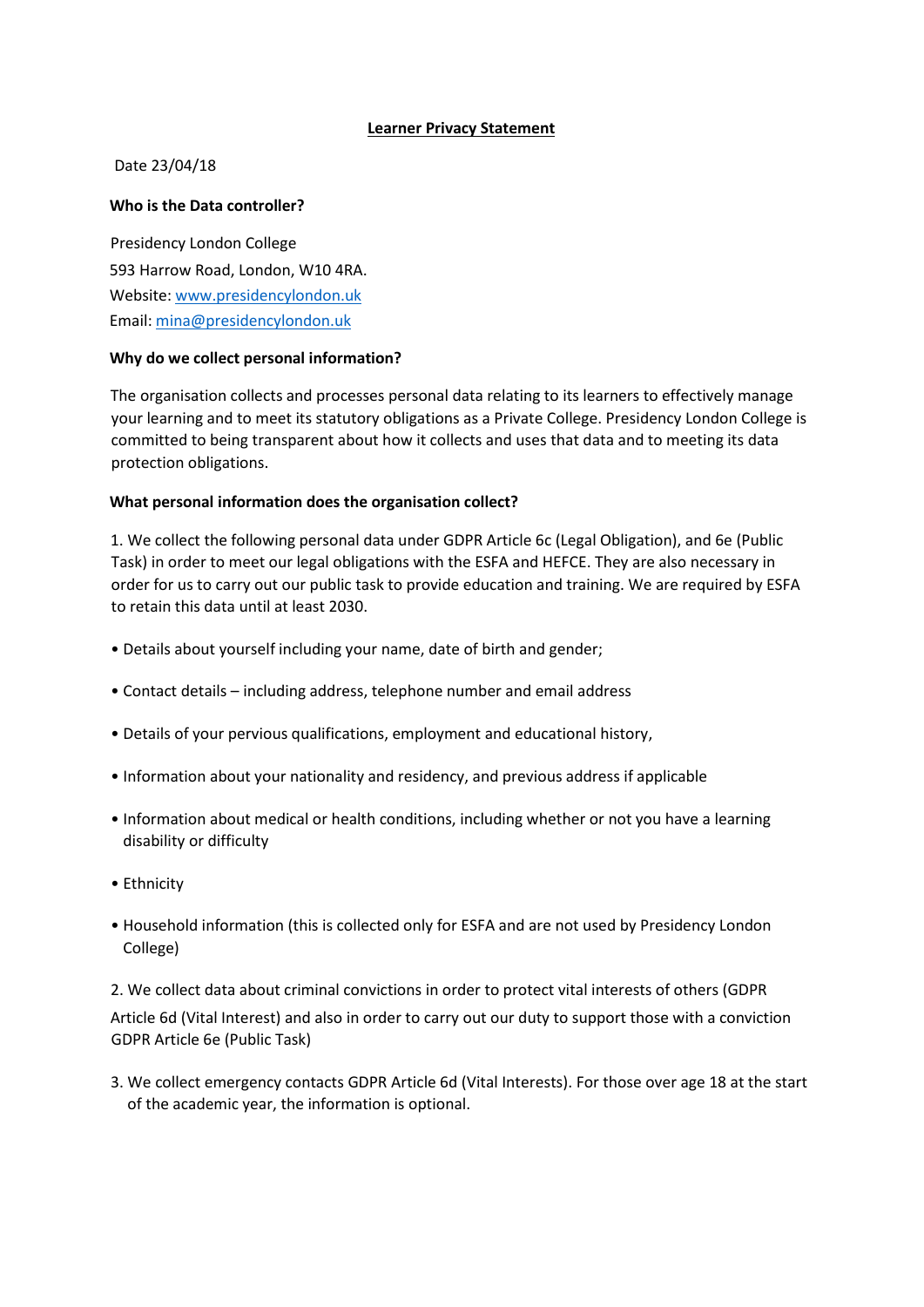4. We collect parent/carer details for those under 18 at the start of the academic year under GDPR Article 6e (Public Task) in order to support our duty to support the education and learning as fully as possible

## **How is this collected?**

Most of the information above is collected directly from yourself via an application or enrolment form. However some information such as previous qualifications, or special needs, may be collected from other organisations such as the DfE, the Local Education Authority, or your previous school.

## **Where do we store data?**

Data will be stored in a range of different places, including the student information management systems, on paper in stored secure places, or on electronic documents within a secure network.

# **Why does the organisation need to process personal data?**

Presidency London College needs to process data so we can provide you with the highest standards of education and training we are able to give, and to meet its legal obligations from government organisations including the DfE and HEFCE. Data regarding employment status and benefits is required to assess your eligibility for fee remission or support.

Where the organisation processes other special categories of personal data, such as information about ethnic origin, disability or health, this is done for the purposes of equal opportunities monitoring and monitor our service provision to improve our services to specific groups. We also use the data so we can personalise the provision to each learner to provide him or her with best possible opportunities to succeed. Any information that has been supplied under the lawful basis of consent, consent can be withdrawn at any time, by contacting the data protection officer.

Contact details will not be used for marketing or survey purposes without your consent, which can be withdrawn at any time. However the college will use the contact information to contact you in order to carry out our duties to you, for example to notify you of a change of course date, and also to obtain data where legally required, such as destination surveys.

# **Who has access to data?**

Your information may be shared internally, including with any Presidency London College staff who need the data to provide services to the learner. This will include special categories of data where appropriate.

Where Presidency London College engages non-statutory third parties to process personal data on its behalf, we require them to do so on the basis of written instructions, are under a duty of confidentiality and are obliged to implement appropriate technical and organisational measures to ensure the security of data.

The organisation shares your data with third parties where there is a legal obligation, including ESFA, HEFCE, Learner Records Service (LRS) and Hammersmith and Fulham Council for learners aged 16- 18.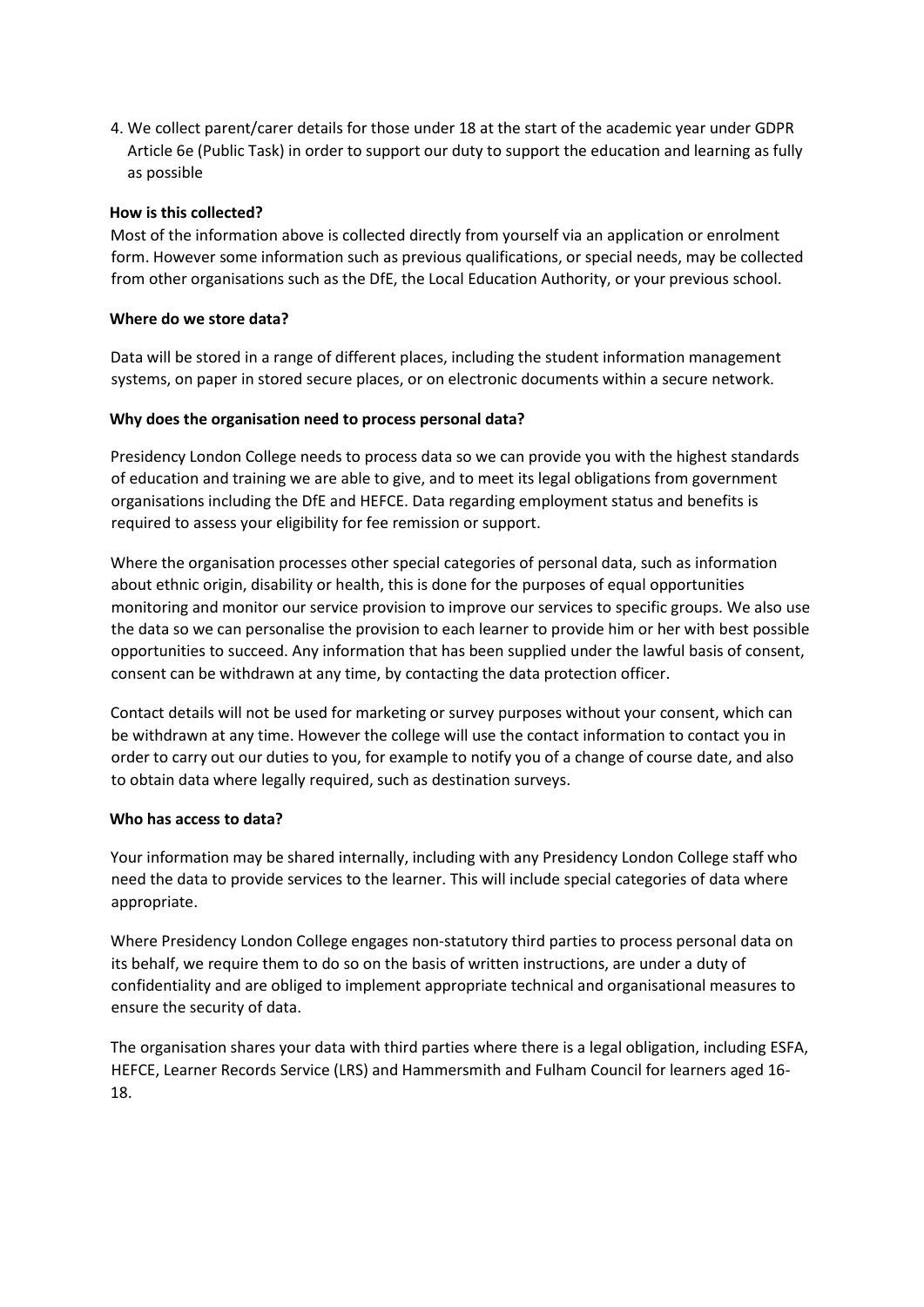## **ESFA Data Sharing Agreement:**

This privacy notice is issued by the Education and Skills Funding Agency (ESFA), on behalf of the Secretary of State for the Department of Education (DfE). It is to inform learners how their personal information will be used by the DfE, the ESFA (an executive agency of the DfE) and any successor bodies to these organisations. For the purposes of relevant data protection legislation, the DfE is the data controller for personal data processed by the ESFA.

Your personal information is used by the DfE to exercise its functions and to meet its statutory responsibilities, including under the Apprenticeships, Skills, Children and Learning Act 2009 and to create and maintain a unique learner number (ULN) and a personal learning record (PLR). Your information will be securely destroyed after it is no longer required for these purposes. Your information may be shared with third parties for education, training, employment and wellbeing related purposes, including for research. This will only take place where the law allows it and the sharing is in compliance with data protection legislation.

The English European Social Fund (ESF) Managing Authority (or agents acting on its behalf) may contact you in order for them to carry out research and evaluation to inform the effectiveness of training.

Further information about use of and access to your personal data, and details of organisations with whom we regularly share data, are available at: information about how long we retain your data, and how to change your consent to being contacted, please visit: <https://www.gov.uk/government/publications/esfa-privacy-notice>

## **Office for Students (He Students) Privacy Agreement:**

<https://www.officeforstudents.org.uk/privacy/>

## **LRS Data Sharing Agreement:**

The information you supply will be used by the Skills Funding Agency, an executive agency of the Department for Education (DfE), to issue you with a Unique Learner Number (ULN), and to create your Personal Learning Record. For more information about how your information is processed and shared refer to the Extended Privacy Notice available on Gov.UK

Where Presidency London College engages non-statutory third parties to process personal data on its behalf, we require them to do so on the basis of written instructions, are under a duty of confidentiality and are obliged to implement appropriate technical and organisational measures to ensure the security of data.

## **Do we process data outside the EEA?**

Presidency London College will not transfer your data to countries outside the European Economic Area.